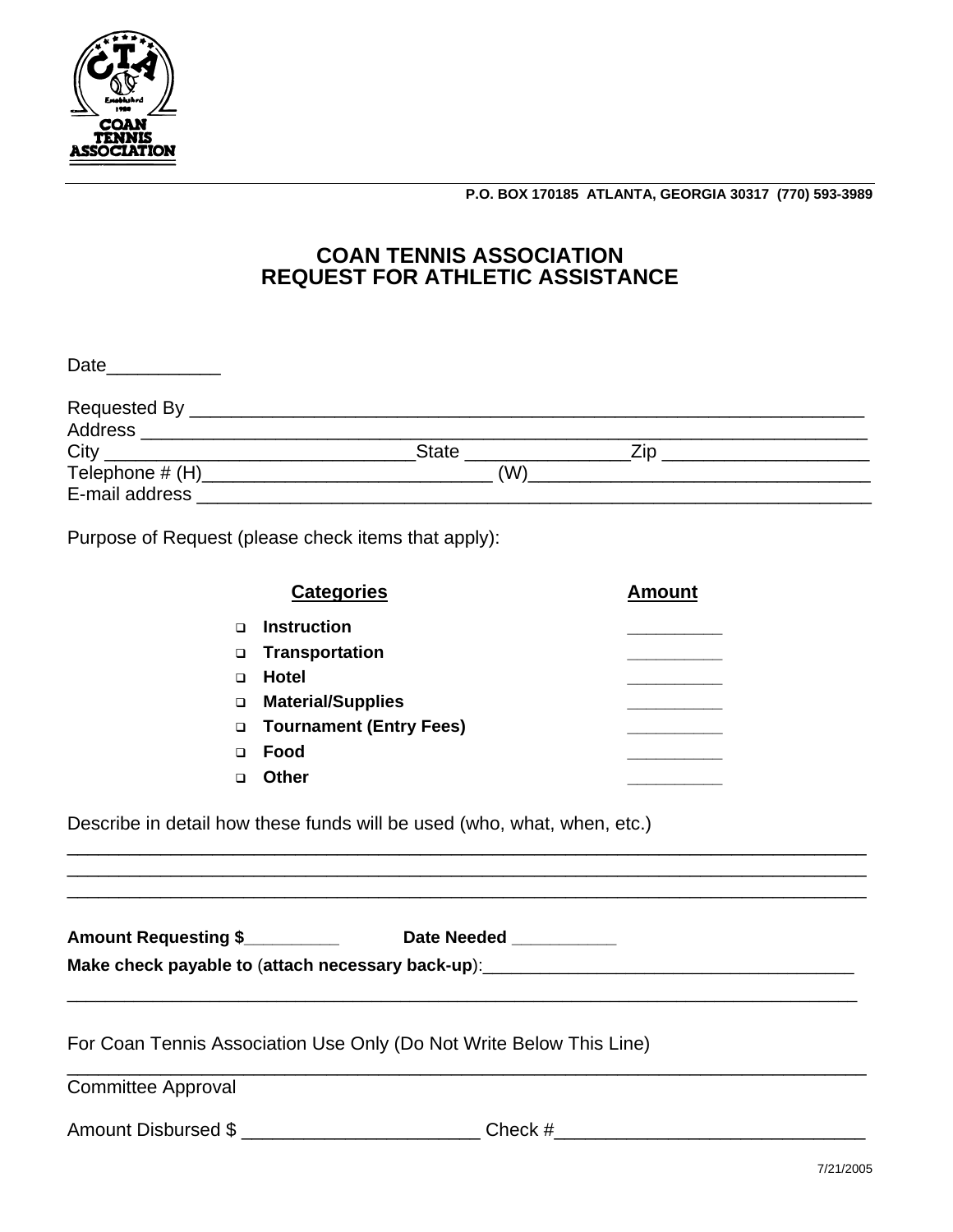

**P.O. BOX 170185 ATLANTA, GEORGIA 30317 (770) 593-3989** 

## **CTA JUNIOR DEVELOPMENT PROGRAM GUIDELINES/CRITERIA FOR DISBURSING FUNDS**

The aforementioned grants refer to monies disbursed on request and after approval to Junior Development Program participants for the sole use on athletic related expenditures.

The following guidelines must be adhered to:

- 1. Disbursements cannot exceed the cap and will be based on needs assessment set forth by the Executive Board. Additional limits/cap will be applied if multiple juniors from a single household are being assisted.
- 2. The junior being assisted, a family member or a representative will work at least twelve (accumulated) volunteer hours at a CTA hosted event(s) or fundraiser within the next calendar year.
- 3. Submit written proposal to include an itemized list of proposed expenditures at least two weeks before the date of the actual event. Date exceptions might be considered (last minute invite to a tournament, schedule changes, etc.).
- 4. No monies will be disbursed without appropriate documentation. Receipts will be required two weeks after the expenditure for any monies disbursed prior to the event.

## 5. **When possible provide CTA with transportation or hotel reservation information for prepayment by credit card.**

- 6. Youth must display an interest in developing his/her athletic skills.
- 7. Youth and parent or guardian must demonstrate good sportsmanship during the entire event.

## **Failure to Adhere to the Above Guidelines May Result in the Following Actions:**

- 1. A probationary period imposed with possible suspension from receiving future disbursements.
- 2. Future disbursements will require a personal appearance before the Junior Development Committee in addition to the written proposal.
- 3. Future disbursements will require a personal appearance before the Executive Board in addition to the written proposal.